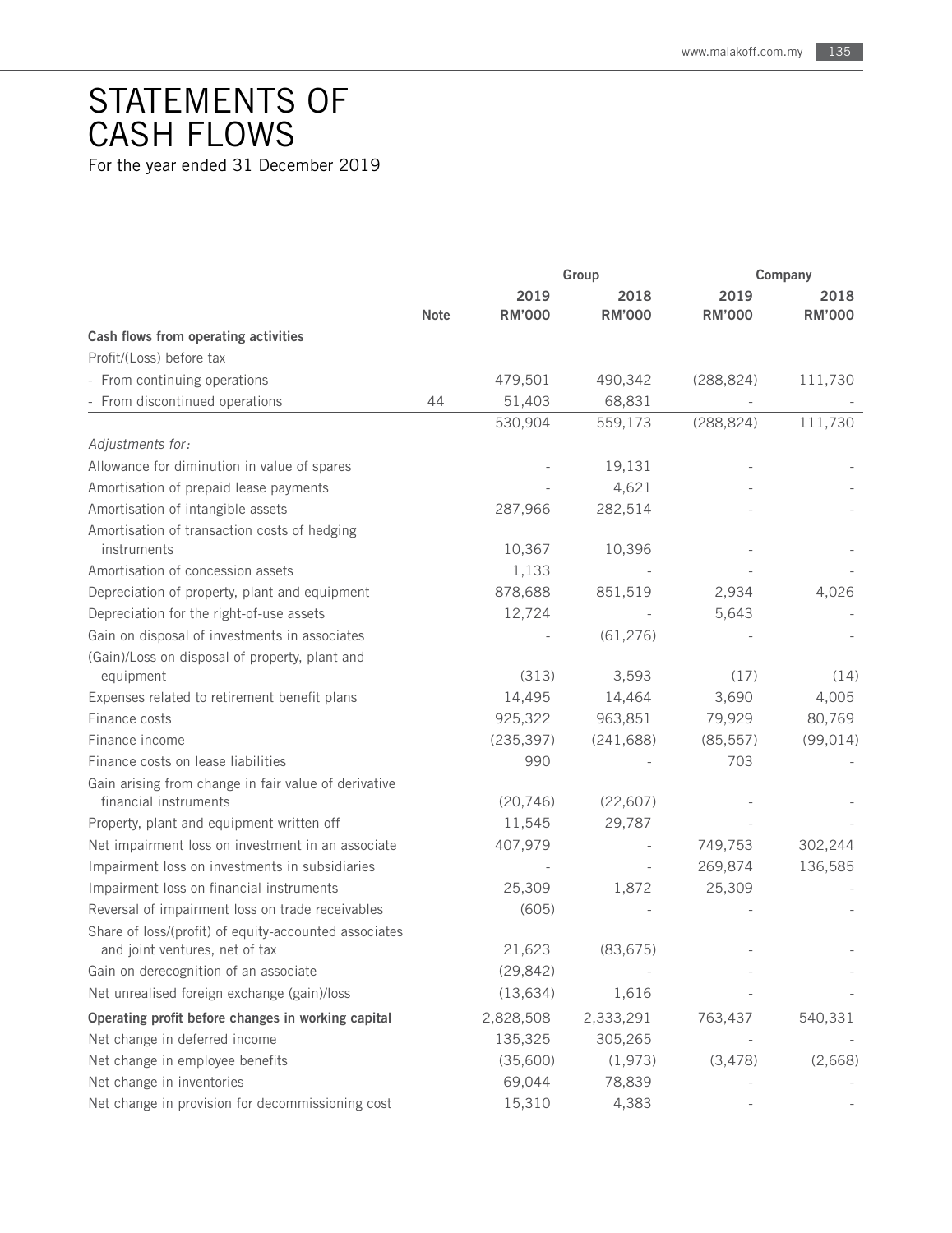## STATEMENTS OF CASH FLOWS For the year ended 31 December 2019 (continued)

|                                                                         |             | Group         |               | Company       |               |
|-------------------------------------------------------------------------|-------------|---------------|---------------|---------------|---------------|
|                                                                         | <b>Note</b> | 2019          | 2018          | 2019          | 2018          |
|                                                                         |             | <b>RM'000</b> | <b>RM'000</b> | <b>RM'000</b> | <b>RM'000</b> |
| Cash flows from operating activities (continued)                        |             |               |               |               |               |
| Net change in provision for concession assets                           |             | (1, 101)      |               |               |               |
| Net change in trade and other receivables                               |             | 541,766       | 131,115       | (1, 209, 505) | 237,770       |
| Net change in trade and other payables                                  |             | (778, 931)    | (361, 231)    | 421,179       | (364, 612)    |
| Cash generated from/(used in) operations                                |             | 2,774,321     | 2,489,689     | (28, 367)     | 410,821       |
| Tax paid                                                                |             | (406, 802)    | (478, 464)    | (20, 923)     | (25,077)      |
| Tax refund                                                              |             | 56,742        | 1,892         |               |               |
| Net cash from/(used in) operating activities                            |             | 2,424,261     | 2,013,117     | (49, 290)     | 385,744       |
| Cash flows from investing activities                                    |             |               |               |               |               |
| Acquisition of a subsidiary, net of cash and cash                       |             |               |               |               |               |
| equivalents acquired                                                    | 42          | (398, 278)    |               |               |               |
| Acquisition of joint ventures, net of cash and cash                     |             |               |               |               |               |
| equivalents acquired                                                    | 43          | (294, 347)    |               |               |               |
| Additional investment in an associate                                   |             |               | (3, 914)      |               |               |
| Additional investments in subsidiaries                                  |             |               |               | (11)          |               |
| Additional investment in redeemable preference share<br>of a subsidiary |             |               |               |               | (47, 588)     |
| Disposal of discontinued operations, net of cash and                    |             |               |               |               |               |
| cash equivalents disposed                                               | 44          | 976,431       |               |               |               |
| Change in other investments                                             |             | 1,073,002     | (940, 649)    | 30,000        | (30,000)      |
| Dividends received from associates                                      |             | 19,797        | 28,604        |               |               |
| Dividends received from joint ventures                                  |             | 141,157       |               |               |               |
| Interest received                                                       |             | 248,051       | 178,939       | 8,546         | 41,594        |
| Other investment in redeemable cumulative convertible                   |             |               |               |               |               |
| preference share                                                        |             | (5,267)       | (16, 248)     | (5,267)       | (16, 248)     |
| Proceeds from disposal of investments in associates                     |             |               | 113,478       |               |               |
| Proceeds from redemption of unsecured loan stocks                       |             |               | 21,600        |               | 21,600        |
| Redemption of unsecured loan stocks                                     |             |               | (55,500)      |               |               |
| Purchase of property, plant and equipment                               |             | (269, 963)    | (351, 866)    | (3,652)       | (1,610)       |
| Purchase of concession assets                                           |             | (1,083)       |               |               |               |
| Proceeds from disposal of property, plant and equipment                 |             | 388           | 87            | 18            | 16            |
| Net cash from/(used in) investing activities                            |             | 1,489,888     | (1,025,469)   | 29,634        | (32, 236)     |
| Cash flows from financing activities                                    |             |               |               |               |               |
| Distribution to perpetual sukuk holder                                  |             | (47, 071)     | (47, 588)     |               |               |
| Dividends paid to the owners of the Company                             | 34          | (290, 317)    | (285, 920)    | (290, 317)    | (285, 920)    |
| Dividends paid to non-controlling interests                             |             | (50,000)      | (55,000)      |               |               |
| Redemption of redeemable preference shares to non-                      |             |               |               |               |               |
| controlling interests                                                   |             | (26, 646)     |               |               |               |
| Interest paid                                                           |             | (794, 010)    | (837, 807)    |               |               |